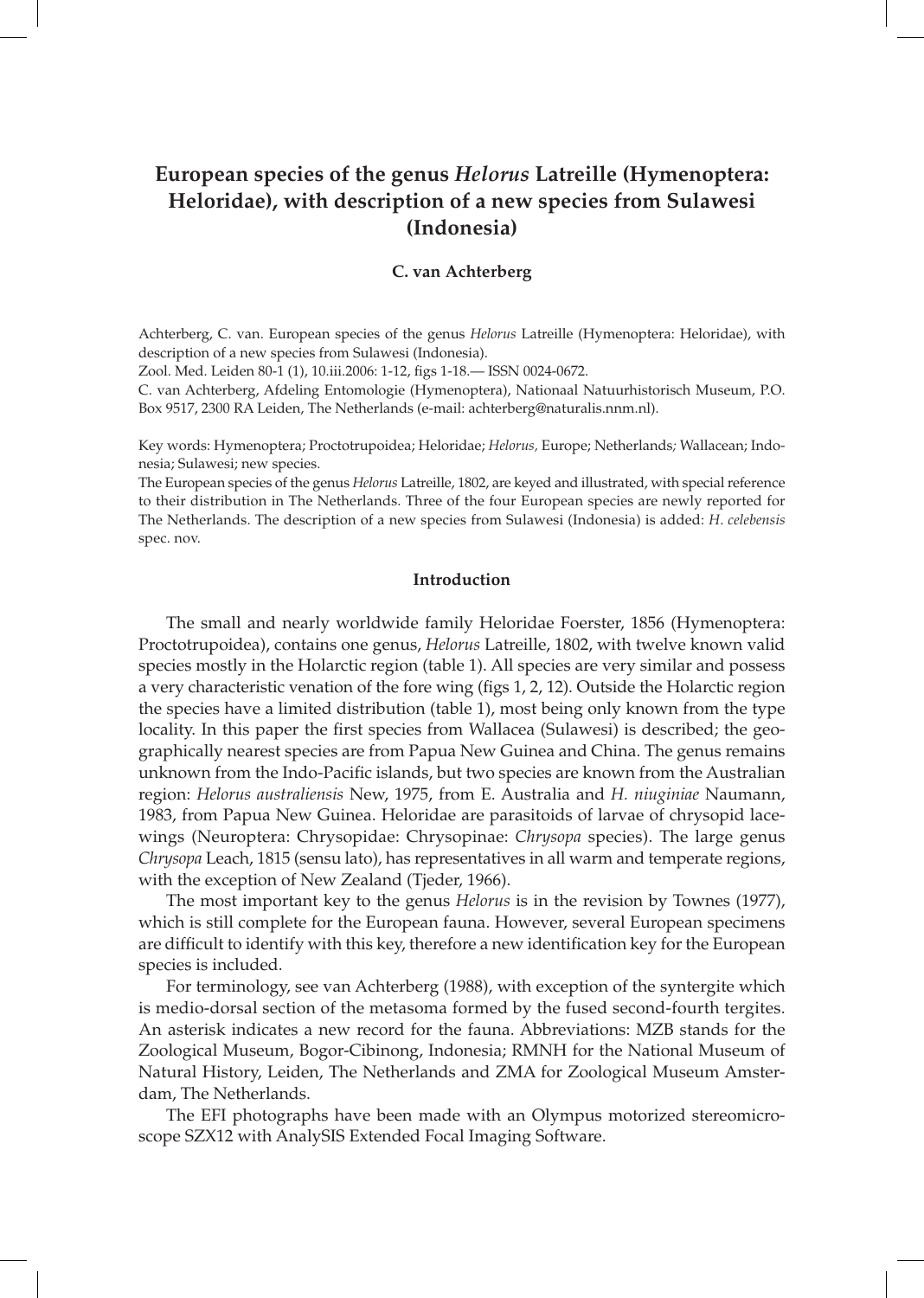Table 1. Distribution of the genus *Helorus* Latreille (excluding the fossil *H. festivus* Statz, 1938). Abbreviations of regions: W. Pal. = West Palaearctic (including Mediterranean region), E. Pal. = East Palaearctic (including Central Palaearctic), Nea = Nearctic, Neo = Neotropical, IA = Indo-Australian, Afro = Afrotropical.

| Name of taxon $\setminus$ region   | W. Pal. | E. Pal. | Nea    | Neo    | ĪΑ     | Afro   |
|------------------------------------|---------|---------|--------|--------|--------|--------|
| Helorus anomalipes (Panzer, 1798)  | $^{+}$  | $^{+}$  | $^{+}$ |        |        |        |
| Helorus australiensis New, 1975    |         |         |        |        | $^{+}$ |        |
| Helorus brethesi Oglobin, 1928     |         |         |        | $^{+}$ |        |        |
| Helorus celebensis spec. nov.      |         |         |        |        | $\, +$ |        |
| Helorus chinensis He, 1992         |         | $\, +$  |        |        |        |        |
| Helorus elgoni Risbec, 1950        |         |         |        |        |        | $^{+}$ |
| Helorus nigripes Foerster, 1856    | $^{+}$  |         |        |        |        |        |
| Helorus niuginiae Naumann, 1983    |         |         |        |        | $^{+}$ |        |
| Helorus ruficornis Foerster, 1956  | $^{+}$  | $^{+}$  | $^{+}$ |        |        | $^{+}$ |
| Helorus striolatus Cameron, 1906   | $^{+}$  | $^{+}$  |        |        |        |        |
| Helorus suwai Kusigemati, 1987     |         | $\, +$  |        |        |        |        |
| Helorus yezoensis Kusigemati, 1987 |         | $^{+}$  |        |        |        |        |
|                                    |         |         |        |        |        |        |

#### **Key to European species of the genus** *Helorus* **Latreille**

Note.— Males are very similar to females (both sexes have the number of antennal segments fixed at 15), but females have the hypopygium large and apically acute (figs 12, 13); in males the hypopygium is comparatively small and obtuse (fig. 1).

- 1. Temple, face, vertex, mesopleuron ventrally and mesoscutum medially coarsely reticulate-rugose; first metasomal tergite comparatively robust (fig. 3); hind tibia of - dark brown .............................................................................................. *H. nigripes* Foerster, 1856
- Temple, face, vertex, mesopleuron ventrally and mesoscutum medially smooth to moderately punctate; first tergite variable, often more slender (figs 5, 6, 11, 12); hind tibia of - blackish, dark brown or yellowish-brown ................................................................. 2
- 2. Pterostigma robust,  $2.1$ - $2.5$  times as long as wide (fig. 4); mesopleuron largely smooth subanteriorly; syntergite basally  $($  = directly after apex of first metasomal tergite) slender (fig. 5); first tergite hardly elevated subbasally and slender in lateral view (fig. 5); antenna yellowish-brown or brown; hypopygium of  $9$  and area in front of it smooth; metasoma of  $\delta$  smooth or superficially punctulate medio-ventrally ............................................................................................................... *H. rufi cornis* Foerster, 1856 Note.— Usually middle trochanter yellowish-brown (in other European species dark brown), but colour of middle trochanter and femur varies from yellowish-brown to dark brown.
- Pterostigma slender, 2.9-3.6 times as long as wide (figs 1, 7, 9); mesopleuron distinctly crenulate-rugose subanteriorly (fig. 12); syntergite basally comparatively robust (figs 6, 11); first tergite distinctly elevated subbasally and usually robust in lateral view (figs 1, 6, 11, 12); antenna usually dark brown or black; hypopygium of  $\Omega$  and area in front of it distinctly punctate; metasoma of  $\delta$  distinctly punctate medio-ventrally ....................................................................................................................................................... 3
- 3. Scutellum with distinctly transverse subposterior carina, at most narrowly interrupted (fig. 8); antennal flaps  $(=$  lobes over antennal sockets) with some coarse punctures; metanotum with distinct transverse carina subposteriorly (fig. 8), and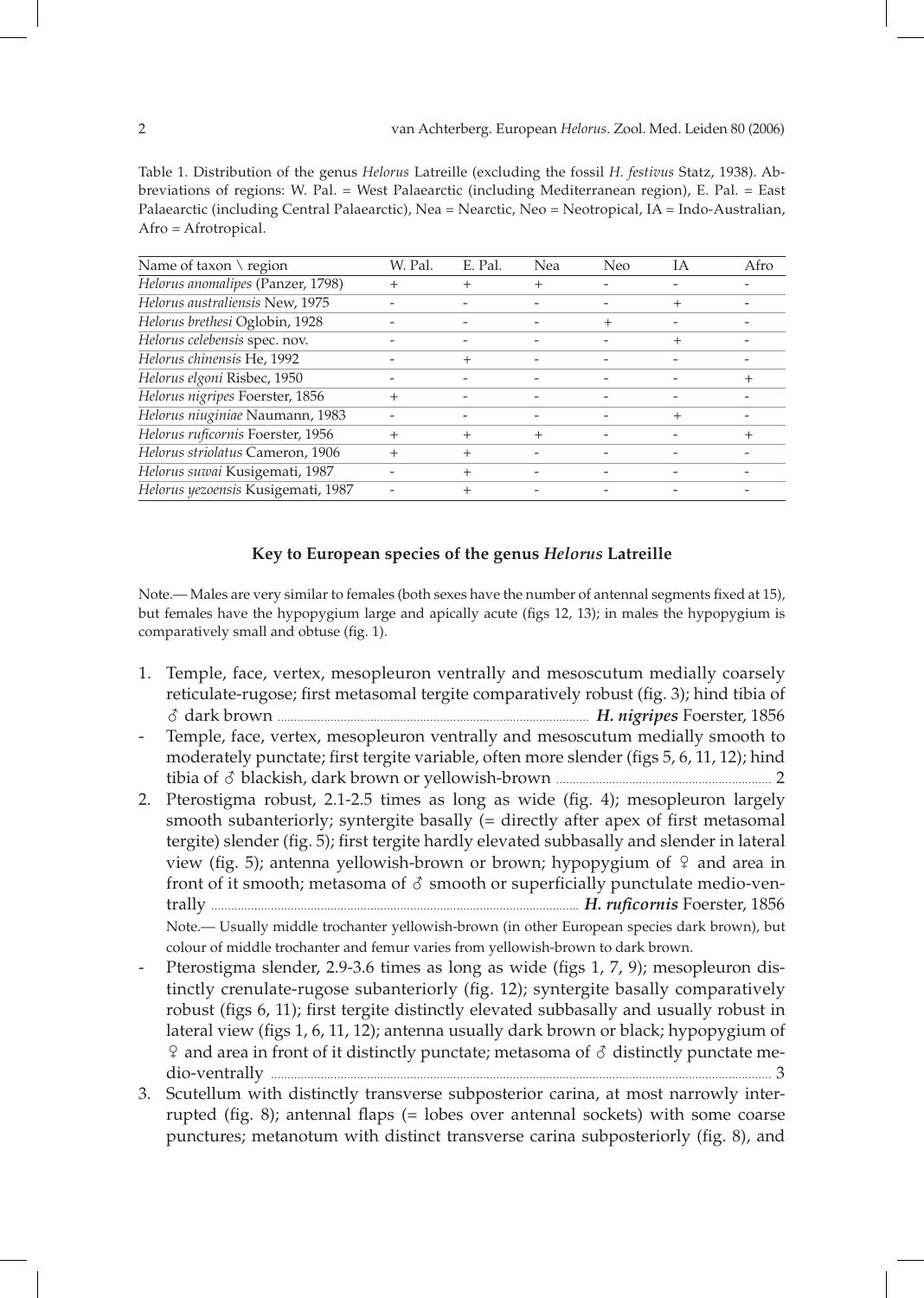rather acute dorsally (fig. 6); first metasomal tergite of both sexes swollen subbasally and 1.8-2.3 times as long as its maximum width, in lateral view comparatively wide (fig. 6) and moderately costate subventrally; face rather coarsely (rugose-) punctate medio-dorsally; axilla often narrow apically ("ax" in fig. 8); antenna of both sexes black; propodeum usually steep posteriorly (fi g. 6) .............................................

 ....................................................................................................................... *H. anomalipes* (Panzer, 1798) Scutellum without distinctly transverse subposterior carina, absent or widely interrupted (fig. 10); antennal flaps smooth or punctulate (but punctate in Spanish specimens); metanotum without distinct transverse carina subposteriorly (fig. 10), and rounded dorsally (fig. 11); first tergite slender subbasally and of  $\varphi$  2.7-3.0 ( $\delta$ : 2.3-2.6) times as long as its maximum width, in lateral view comparatively slender (figs 11, 12) and strongly costate subventrally; face smooth or finely punctate medio-dorsally, similar to sublateral sculpture or weaker; axilla comparatively wide apically ("ax" in fig. 10); ventrally antenna of  $\Omega$  brown to dark brown and of  $\delta$  black to dark brown; propodeum gradually rounded posteriorly (fi g. 11) ....................................................

........................................................................................................................ *H. striolatus* Cameron, 1906



Fig. 1, *Helorus anomalipes* (Panzer),  $\delta$  , habitus, lateral aspect. Drawing by A. Watsham.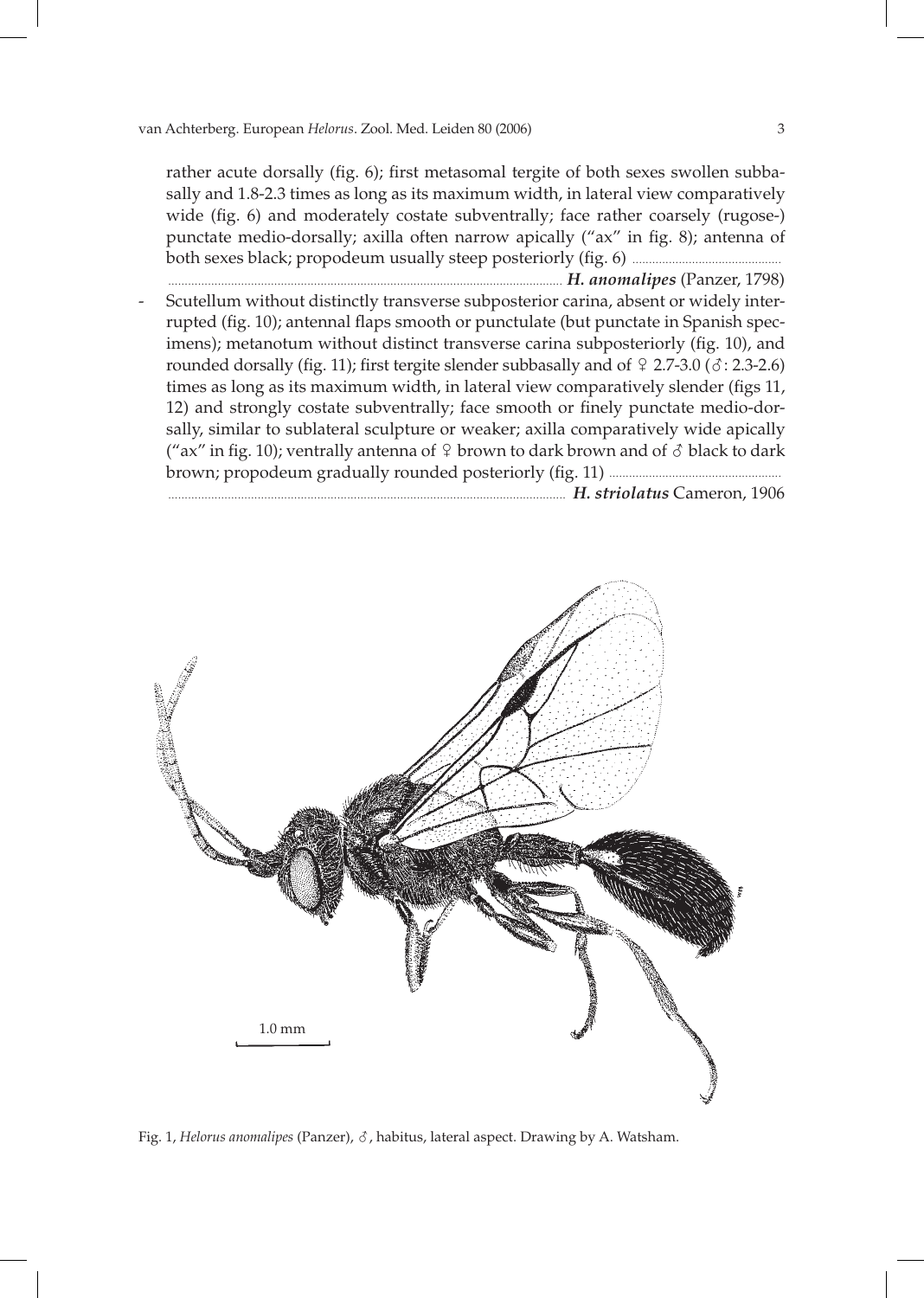### *Helorus anomalipes* (Panzer, 1798)  $(figs 1, 6-8)$

 Notes.— Most common species in \*The Netherlands and adults occur from end of June till end of September. Localities in The Netherlands (RMNH, ZMA, coll. Peeters, with acronyms for the provinces): Almelo (OV), Amsterdam (NH), Anloo (DR), Arkel (ZH), Arnhem (GE), Baarn (UT), Bergen (NH), de Bilt (UT), Bovenkerk (NH), Bussum (NH), Callantsoog (NH), Castelre (LI), Clinge (ZE), Drunen (NB), Elsloo (LI), Emmen (DR), Epen (LI), Exloo (DR), Gerendal (LI), 's Gravenpolder (ZE), 's Gravenzande (ZH: Staelduinen), 't Harde (GE), Heteren (GE), Hilversum (NH), Hoek van Holland (ZH), Hulshorst (GE), Katwijk (ZH), Koedijk (NH), Kotten (GE), Leiden (ZH), Lelystad (FL), Loosduinen (ZH), Mantinge (DR), Mook (GE), Mosbeek (DR), Neercanne (LI), Noordwijk (ZH), Nunspeet (GE), Ootmarsum (OV), Ovezande (ZE), Papenvoort (DR), Putten (GE), Rhenen (UT), Rijswijk (ZH), Rottemeroog (GR), Schoorl (NH), St. Pietersberg (LI), Terschelling (FR), Tongeren (GE; Epe), Texel (NH), Tienraij (LI), Vrouwenpolder (ZE), Waarder (ZH), Wageningen (GE), Westerbork (DR), Wijster (DR), Winterswijk (GE), Ypenburg (ZH). Additional specimens seen from \*Austria (Flirsch; Schlins, Vorarlberg), \*Belgium (St. Pietersberg; Doel), Bulgaria (Bojno, Rodopi, 14.v.1975), France (Grimaud, Var; Col Falchet, Drôme), Germany (Smückwitz near Berlin), \*Lebanon (Becharré), and U.S.A. (Durham, New Hampshire). At lower altitudes in South Europe this species seems to be largely replaced by *H. striolatus* Cameron (e.g. in Bulgaria).

### *Helorus nigripes* Foerster, 1856  $(figs 2-3)$

Material.— 1 ♂ (RMNH), "[Netherlands: ZH], Leyd[en], viii.[ca. 1875], [Snellen] v[an] Voll[enhoven]"; 1 º (ZMA), "Nederland: Gld., Nunspeet, D, 1.ix.1977, R.T. Simon Thomas"; 1 º (RMNH), "[Netherlands: OV], Deventer, venster [= on window], vii.[19]47, [J.G.] Betrem"; 1 º (RMNH), id., but in house, 1956; 1 (RMNH), "[Netherlands: LI], Museum Leiden, Exc, St. Pietersberg, Oosthelling bij grens [= eastern slope near border], 17.viii.1950"; 1 ♂ (RMNH), id., but 16.viii.1950, wijngaard langs [= vineyard along] Kleine Pruisweg"; 1 & (RMNH), "Belgium-L[imburg], 14.viii.1979, B.V. Lefeber".

 Distribution.— Austria, \*Belgium, Bulgaria, Czech Republic, Denmark, England, France, Germany, Hungary, Moldova, \*Netherlands, Sweden, Switzerland, Ukraine.

 Notes.— The most rarely collected species of *Helorus*, but also the most easily recognisable one because of its coarsely sculptured body.

> *Helorus ruficornis* Foerster, 1956  $(figs 4-5)$

 Notes.— Second commonest species in The Netherlands and adults occur from early July till early September. It is the only species previously reported from The Netherlands (Peeters, 1996). Localities in The Netherlands (RMNH, ZMA and coll. Peeters): Arkel (ZH), Asperen (ZH), Borger (DR), Botshol (NH), Colmont (LI; Wrakelberg), Ede (GE), Emmen (DR), 't Harde (GE), Hilversum (NH), Kortenhoef (NH), Kwadijk (NH), Leiden (ZH), Lelystad (FL), Margraten (LI), Neerijnen (GE), Norg (DR), Nunspeet (GE),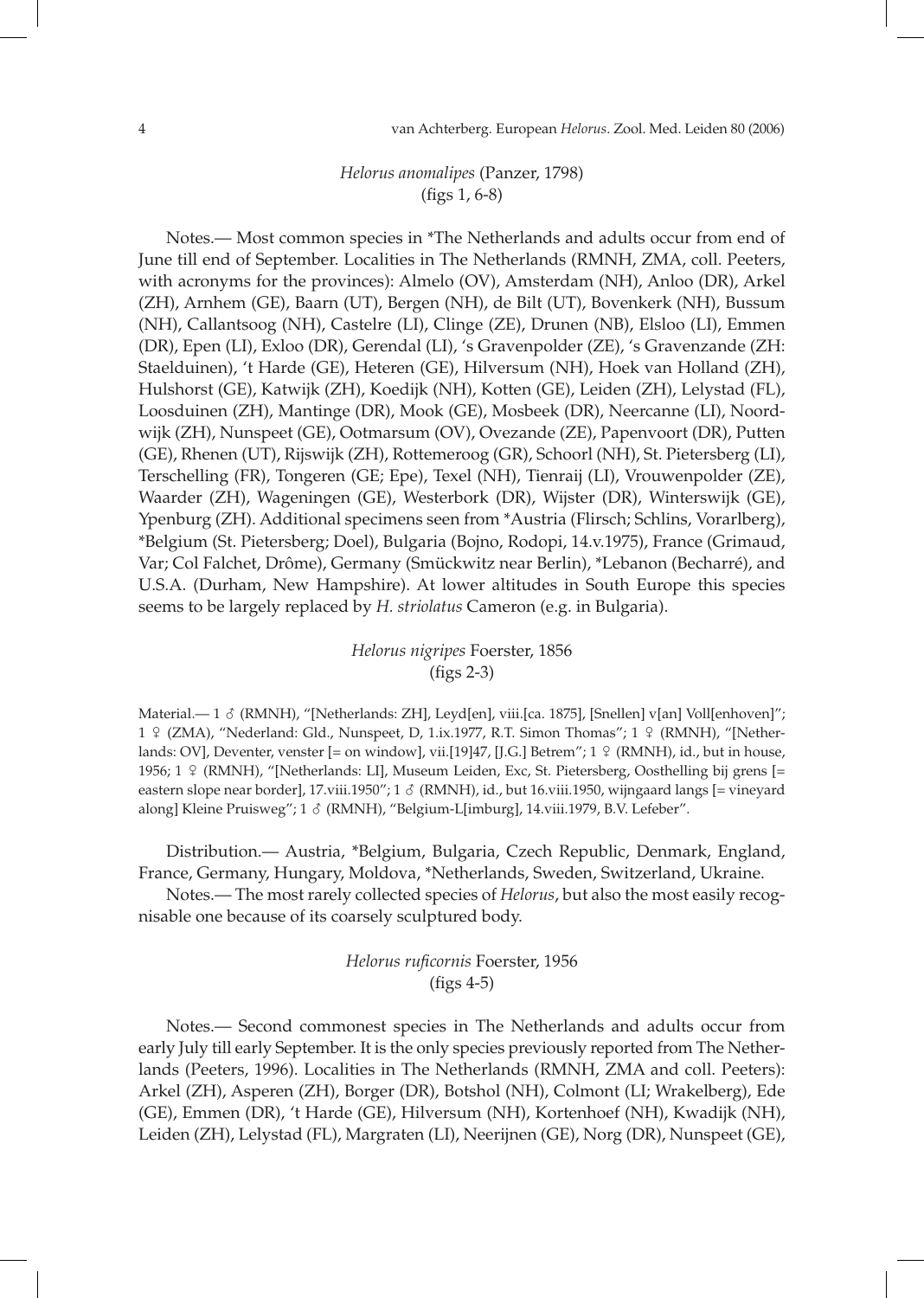

Figs 2-3, *Helorus nigripes* Foerster,  $\varphi$ , Netherlands, Deventer; figs 4-5, *H. ruficornis* Foerster,  $\varphi$ , Netherlands, Oostkapelle. 2, 4, fore wing; 3, 5, propodeum and first metasomal tergite, lateral aspect. 2, 4: scaleline (=  $1.0 \times$ ); 3, 5:  $1.4 \times$ .

Oostkapelle (ZE; Oranjezon), Papenvoort (DR), St. Pietersberg (LI), Putten (GE), Texel (NH), Udenhout (NB; de Brand), Urk (FL), Valkenburg (LI), Waarder (ZH), Wijster (DR; common). Additional specimens seen from Andorra (St. Julia, 16.x.1977), Austria (Flirsch, Tirol), Bulgaria, (Zdraves, Rodopi; Beklemet, Stara Planina), England (Silwood Park,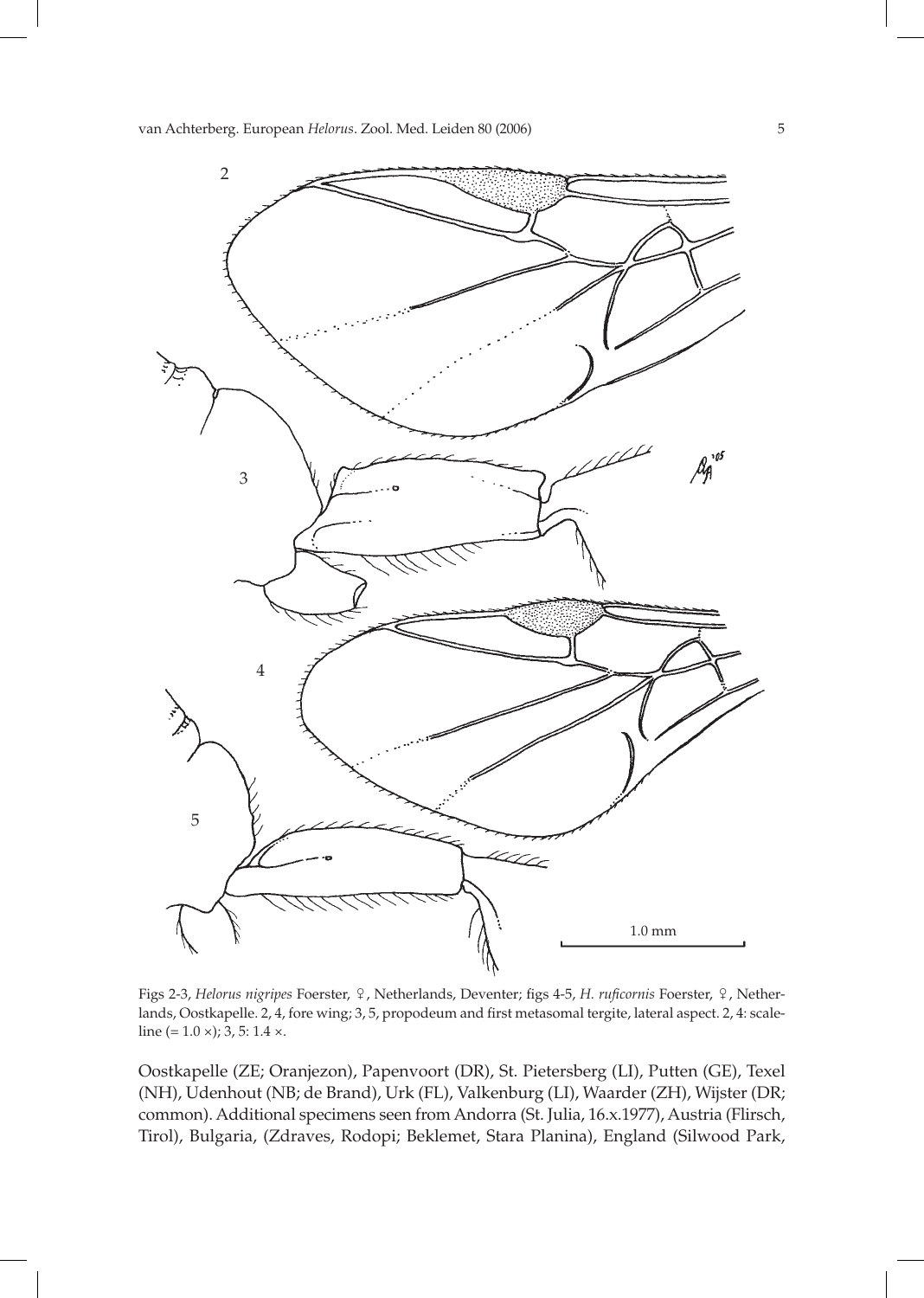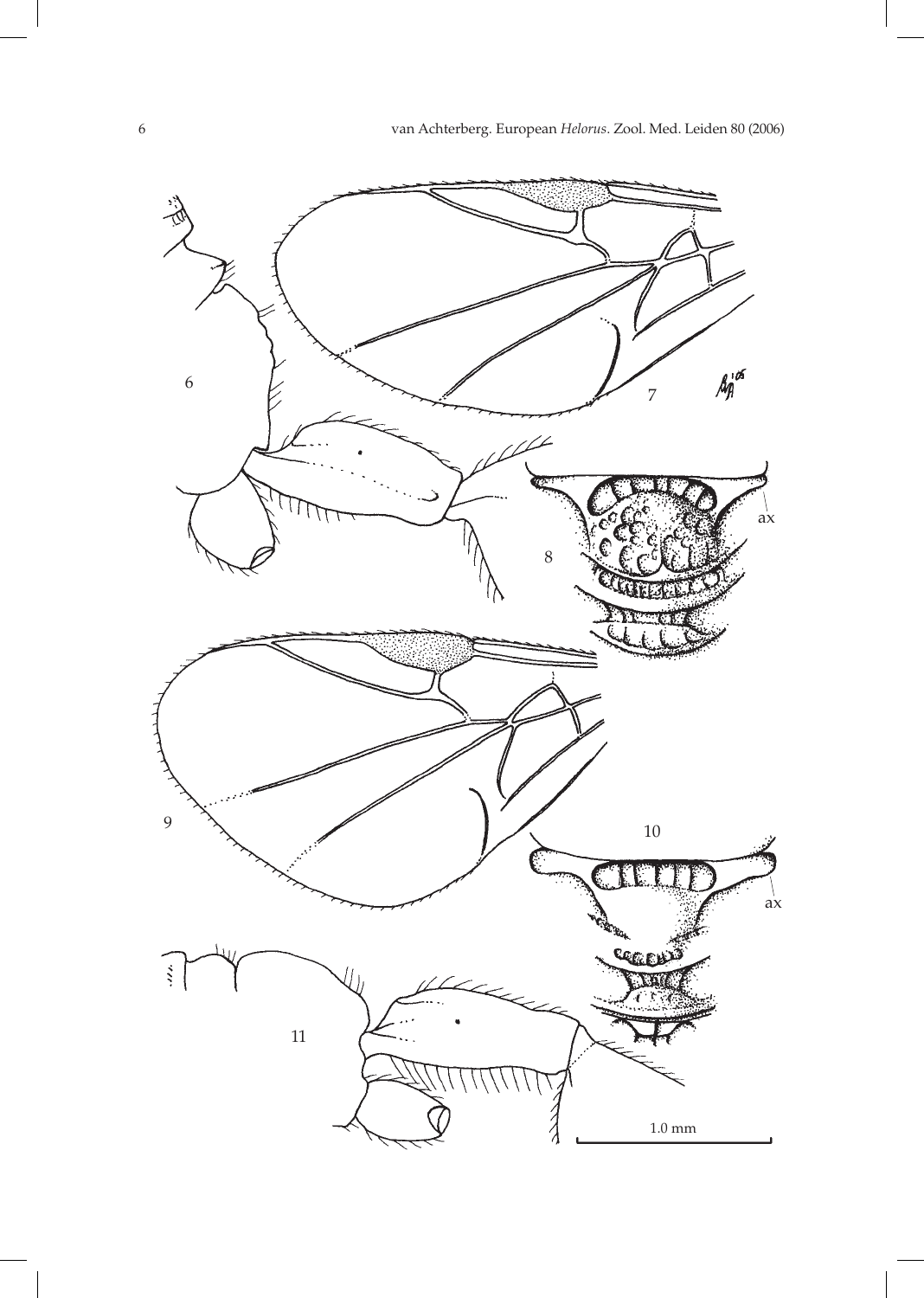Berkshire, v.1994; Pamber, Hampshire), Finland (Turunja Porin Lääni), France (Col. Flachet, Drôme, 24-25.ix.1987), Germany (Aachen, Wurmtal, 18.vi.1981), Spain (Benidorm, 24.iv.1982; Vall Romnes, near Barcelona, 20.ix.1996), Switzerland (no locality), and U.S.A. (Greenville, South Carolina).

 The middle trochanter and femur are brownish-yellow, yellowish-brown or dark brown, the latter condition especially in South European specimens, e.g. from Spain.

# *Helorus striolatus* Cameron, 1906  $(figs 9-12)$

Material.— 1 & (ZMA), "[Netherlands: NH], Blaricum, 26.viii.1923, [W.H.J. v. d. Beek]"; 1 & (RMNH), "Nederland (Gld), Putten, Schovenh[orst], 6.viii.1975, J. v.d. Vecht, Malaise trap"; 1 & (RMNH), Nederland-Gld, 't Harde, 1.viii.1990, B. v. Aartsen"; 1 º (ZMA), "[Netherlands: UT], Zeist, 5.ix.1909, [W.H.J. v. d. Beek]"; 1 º (coll. Peeters), "Netherlands: N.B., Udenhout, "De Brand", 17-24.viii.1991, UTM FT  $488222$ , Mal. trap, Ins. W. G. KNNV-Tilburg"; 2  $\delta$   $\delta$  (RMNH), "Nederland (LI), Meijnsweg, KB 9974, gem. Melick en Herkenbosch, 27.vii.1989, Ph. Pronk (89.076), Museum Leiden"; 1 º (ZMA), "Nederland: Limburg, Lottum, 16.viii.1977, R.L. Veenendaal"; 1 º (RMNH), "[France:] Indre et Loire, La Roche Clt., 23.viii.1991, Cocquempot"; 1 (RMNH), "France: Loiret, Lorris forest, 12.viii.1979, on *Pinus sylvestris*, F. Herard, G. Mercadier"; 1 º (RMNH), "France: Vaucluse, Sault, 3.ix.1986, M.J. Gijswijt, RMNH'86"; 1 º (RMNH), "France: Drôme, Aubres, 16-27.ix.1985, on *Hedera*, M.J. Gijswijt"; 1  $\delta$  (RMNH), "Esp. [ = Spain],



Fig. 12, *Helorus striolatus* Cameron, 9, Bulgaria, Sveti Vlas, habitus, lateral aspect.

Figs 6-8, *Helorus anomalipes* (Panzer),  $\Omega$ , Netherlands, 't Harde; figs 9-11, *H. striolatus* Cameron,  $\Omega$ , Bulgaria, Sveti Vlas. 6, 11, propodeum and first metasomal tergite, lateral aspect; 7, 9, fore wing; 8, 10, scutellum and metanotum, dorsal aspect, ax = axilla. 6, 8, 10: 1.2  $\times$  scale-line; 7, 9: 1.0  $\times$ ; 11: 1.4  $\times$ .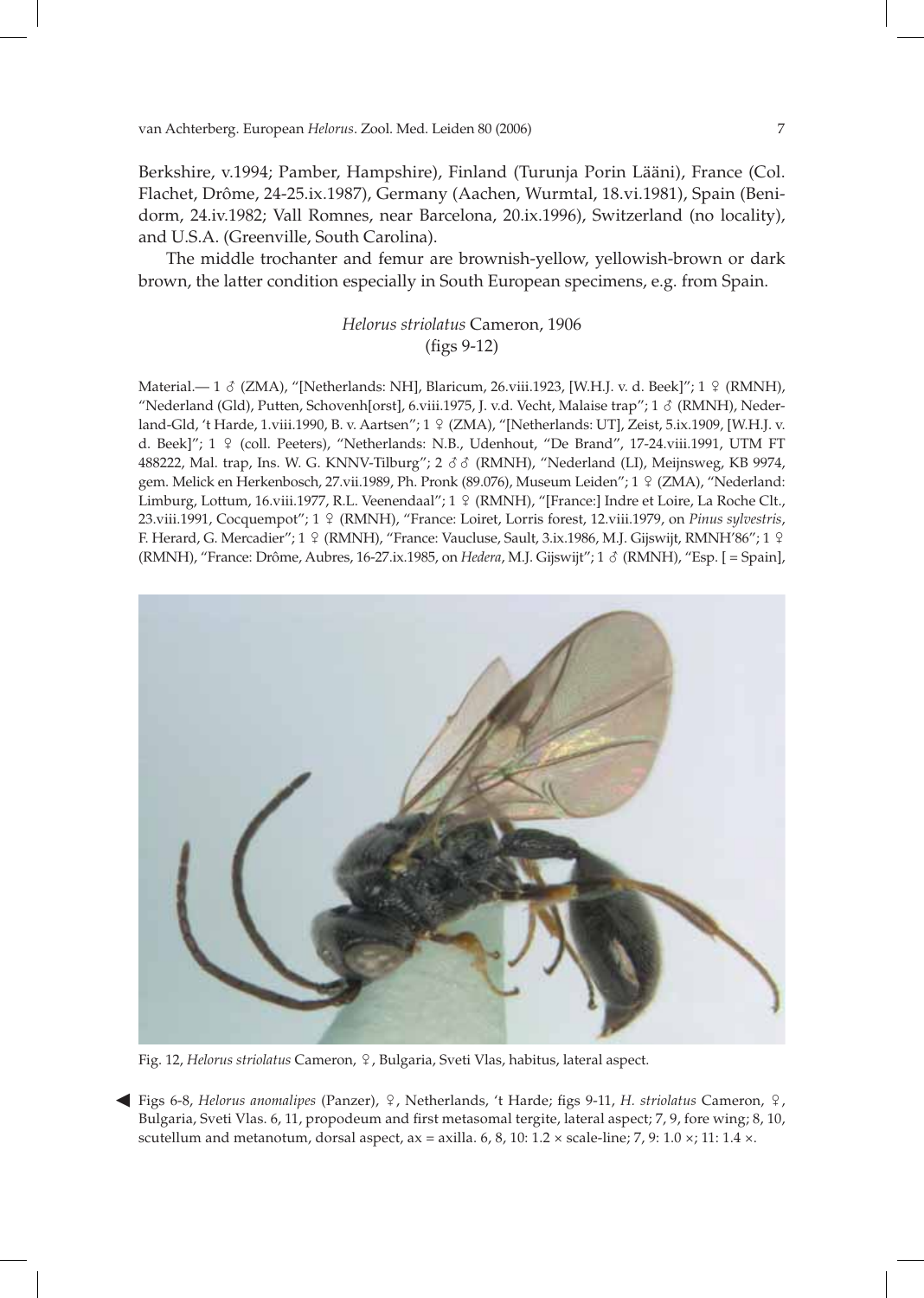Alicante, Moraira, 90 m, 30.iv-6.v.1989, garrigue, R. Wahis, Mal. trap''; 1 & (RMNH), "Espana: Mál[aga], Ronda, 22.v.1995, M.J. Gijswijt''; 1 ♂ (RMNH), "NW Bulgaria, Opletnja, near Mazdra, c 300 m, 11.viii-11.ix.1998, Mal. trap 5, C. van Achterberg, R. de Vries, & P.V. Atanassova, RMNH'98"; 1 9, id., but 11.vii-11.viii.1998; 7 º º (RMNH), "E. Bulgaria, Sv. Vlas, near Nesebar, c 20 m, 1-31.vii.1998, Mal. trap 3, C. van Achterberg, R. de Vries, & P.V. Atanassova, RMNH′99″; 26 ♀♀ + 15 ♂♂, id., but 1-30.vi.1998; 2 ♀♀ + 2 δδ, id.. but 8-31.v.1998; 2 δδ (RMNH), "SE Bulgaria, Brodilovo, 80 km S Burgas, c 30 m, 29.vii-2. viii.1997, Mal. trap, C. van Achterberg & P.V. Atanassova, RMNH'97"; 1 º (RMNH), "[Bulgaria], Rhodopi, Markovo, 13.viii.1977, A. Zaykov; 1 ♂, id., but Sitovo, 16.viii.1977; 2 ♂ ♂ (RMNH), SW Bulgaria, Melnik, near Petric, c 450 m, 12.vi-14.vii.1998, Mal. trap 6, C. van Achterberg, R. de Vries, & P.V. Atanassova, RMNH'98"; 1 º (RMNH), Turkey: Bingöl, 15 km S Genç, 1400 m, 13.viii.1985, R. Hensen".

 Distribution.— Austria, \*Bulgaria, Czech Republic, Finland, \*France, Germany, Greece, Hungary, Italy, Lithuania, \*Netherlands, Russia (south), Spain, Sweden, Switzerland, \*Turkey and Ukraine.

 Notes.— The specimens from Spain have the vertex strongly punctate and the pterostigma slightly more robust than other specimens.

# *Helorus celebensis* spec. nov.  $(figs 13-18)$

Material.— 1 º (RMNH), "Indonesia: Sulawesi, n[ea]r Mamasa, Penannang, 1620 m, Mal. trap 20, 9-22.iv.1991, C. v. Achterberg, RMNH'91". Paratypes:  $1 \nsubseteq + 15 \nless \nsubseteq (ZMB, RMMH)$ , topotypic, but 1700 m, trap 23, 10-22.iv.1991 and 1 & trap 22, 1590 m, 10-22.iv.1991.

Holotype,  $9$ , length of body 4.7 mm, and of fore wing 3.3 mm.

 Head.— Third antennal segment 1.2 times as long as fourth segment, third, fourth, and penultimate segments  $6.4$ ,  $5.0$  and  $2.0$  times as long as wide (fig. 16); apical (= fifth) segment of maxillary palp 1.5 times as long as fourth segment; face and clypeus smooth, densely and long setose; clypeus broadly semicircular (fig. 15) with ventral truncation; length of eye in dorsal view 1.4 times temple; temple long, densely and pale yellowish setose; OOL:diameter of ocellus:POL = 9:5:10; malar space distinctly impressed and with narrow malar suture, its length 1.3 times basal width of mandible and 0.4 times height of eye.

 Mesosoma.— Length of mesosoma 1.5 times as long as high; side of pronotum largely smooth except for an oblique carina and some crenulae posteriorly; mesopleuron largely smooth (except for some crenulae below tegulae; fig. 16) and nearly completely setose; metapleuron coarsely reticulate (but anteriorly sculpture obsolescent), long and densely setose; prepectal and postpectal carinae coarsely developed; mesoscutum smooth and densely long setose; notauli deep and finely crenulate; scutellar sulcus deep and coarsely crenulate, but medially narrowed; scutellum smooth, weakly convex and without subposterior crest or carina, but with narrow transverse crenulate groove; metanotum coarsely crenulate anteriorly, smooth and rounded posteriorly; propodeum comparatively flat (figs 14, 16) and coarsely reticulate.

Wings.— Fore wing: pterostigma slender (fig. 13), 3.8 times longer than its maximum width; vein 1-R1 of fore wing about as long as pterostigma; vein cu-a antefurcal (fig. 18); basal and subbasal cells nearly completely glabrous.

Legs.— Length of femur, tibia and basitarsus of hind leg 5.0, 8.4 and 9.8 times their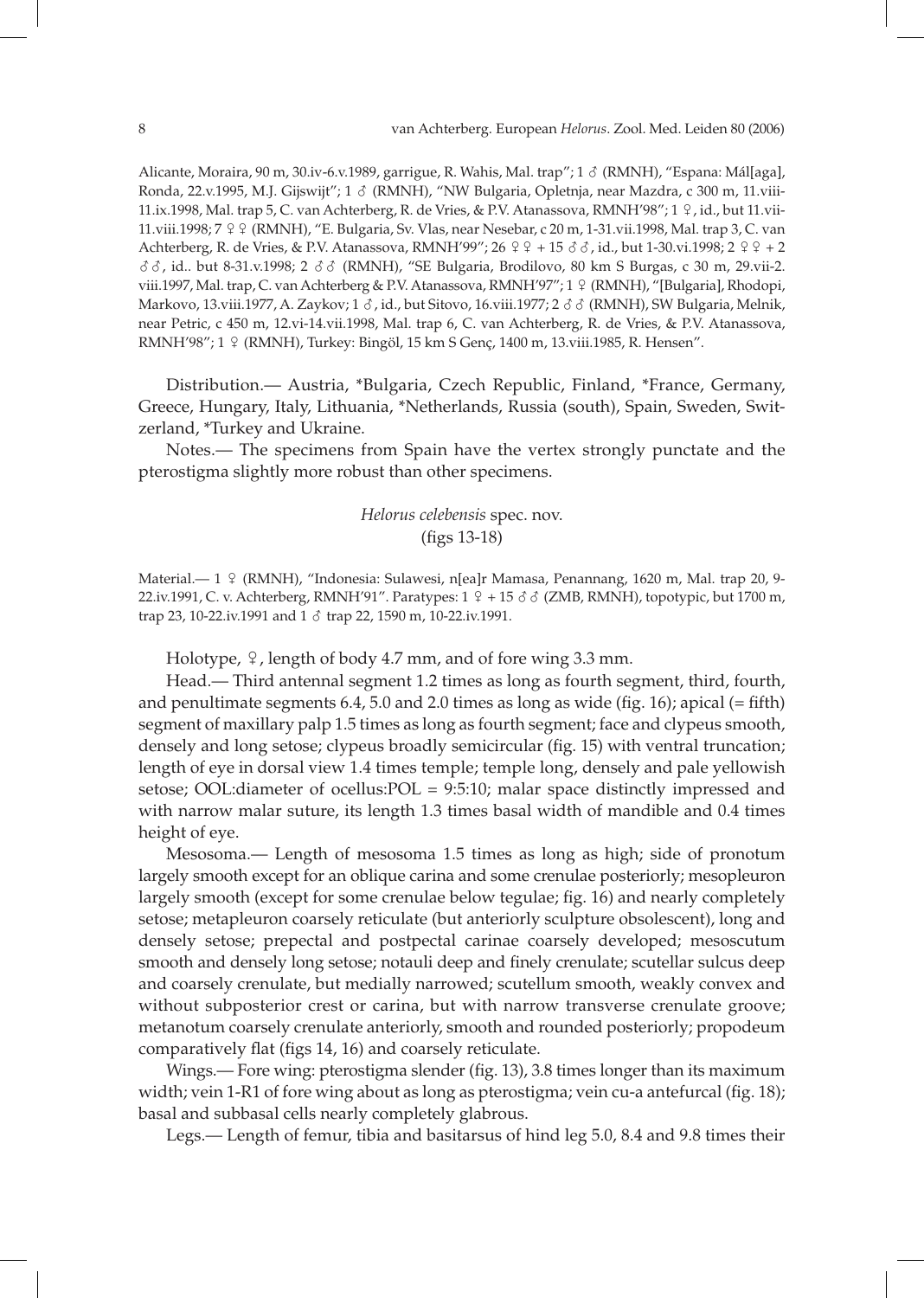

Figs 13-15, *Helorus celebensis* spec. nov.,  $\Omega$ , holotype. 13, fore wing; 14, propodeum and first metasomal tergite, lateral aspect; 15, clypeus, anterior aspect. 13: 1.0 × scale-line; 14, 15: 1.4 ×.

width, respectively; hind tibial spurs 0.13 and 0.10 times hind basitarsus; hind femur (except basally) distinctly swollen (fig. 16).

 Metasoma.— First tergite slender, in lateral view 3.5 times as long as its maximum width, antero-dorsally gradually widened (figs 16, 18), rather coarsely punctate-costate (fig. 18), tergite in dorsal view subparallel-sided, only subapically distinctly narrowed, rather superficially punctate-costate and long setose laterally and 3.5 times as long as its maximum width (fig. 17); syntergite strongly narrowed basally (figs 14, 16, 18); hypopygium remotely punctulate.

Colour (fig. 16).— Black; scapus, pedicellus partly ventrally, tegulae, palpi and legs (but hind tibia (except basally) and hind tarsus dark brown), brownish-yellow; pterostigma and veins brown; wing membrane hyaline; remainder of antenna, metasoma apically and narrowly laterally dark brown.

 Male.— Very similar to female, including shape of third and fourth antennal segments.

Variation.— Length of body of  $9$  4.1-4.7 mm (of  $\delta$  3.2-3.6 mm) and of fore wing of  $\frac{9}{2}$  3.1-3.3 mm (and of  $\delta$  2.4-2.8 mm); vein cu-a of fore wing antefurcal, very rarely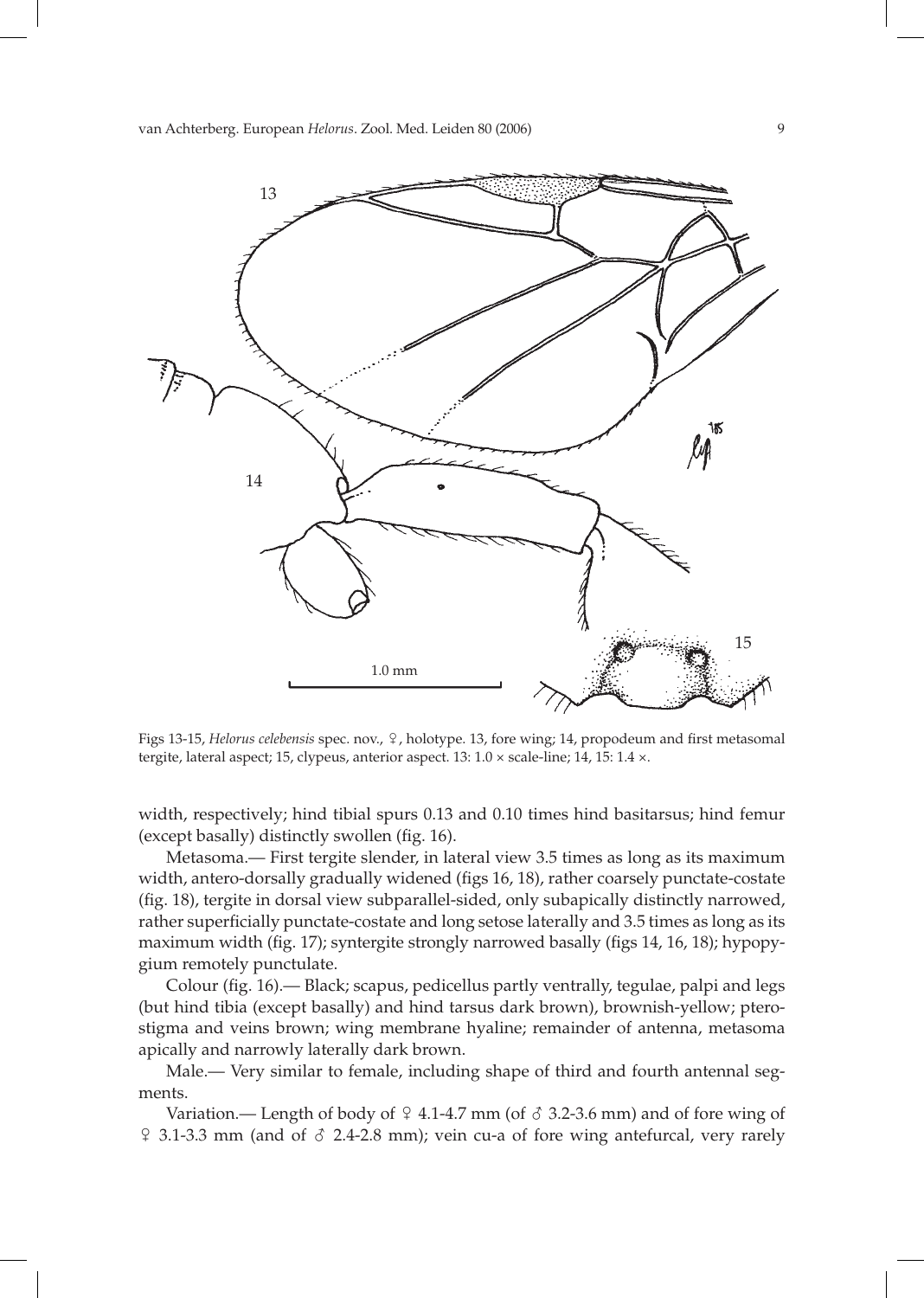

Fig. 16, Helorus celebensis spec. nov.,  $\Omega$ , holotype, habitus, lateral aspect.

subinterstitial; length of first metasomal tergite 3.4-3.7 times (in dorsal view) or 3.5-3.6 times (in lateral view) its maximum width, sometimes tergite largely smooth and strongly shiny.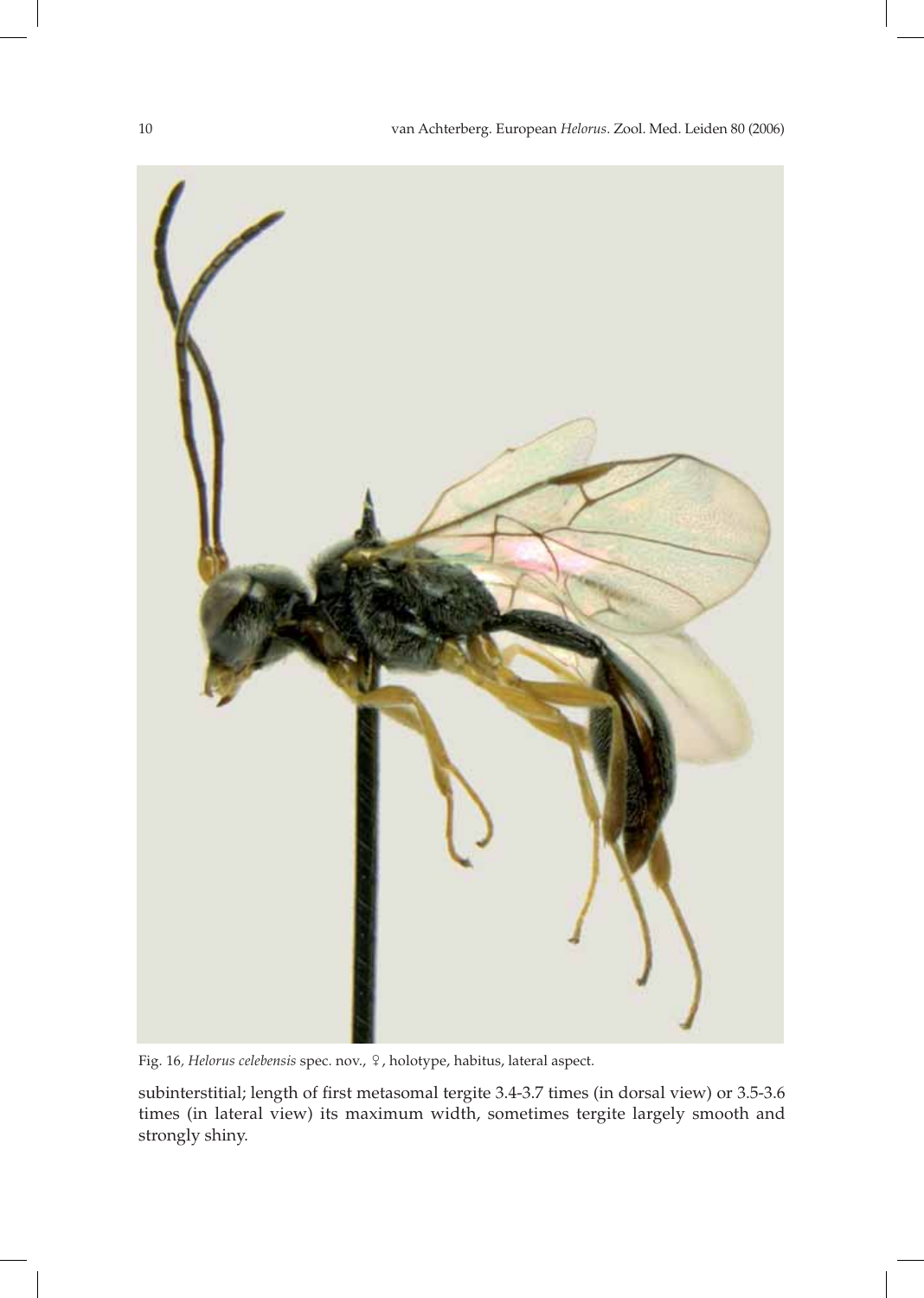

Fig. 17, *Helorus celebensis* spec. nov.,  $\Omega$ , holotype, propodeum and first metasomal tergite, dorsal aspect.



Fig. 18, *Helorus celebensis* spec. nov.,  $\Omega$ , holotype, propodeum and first metasomal tergite, lateral aspect.